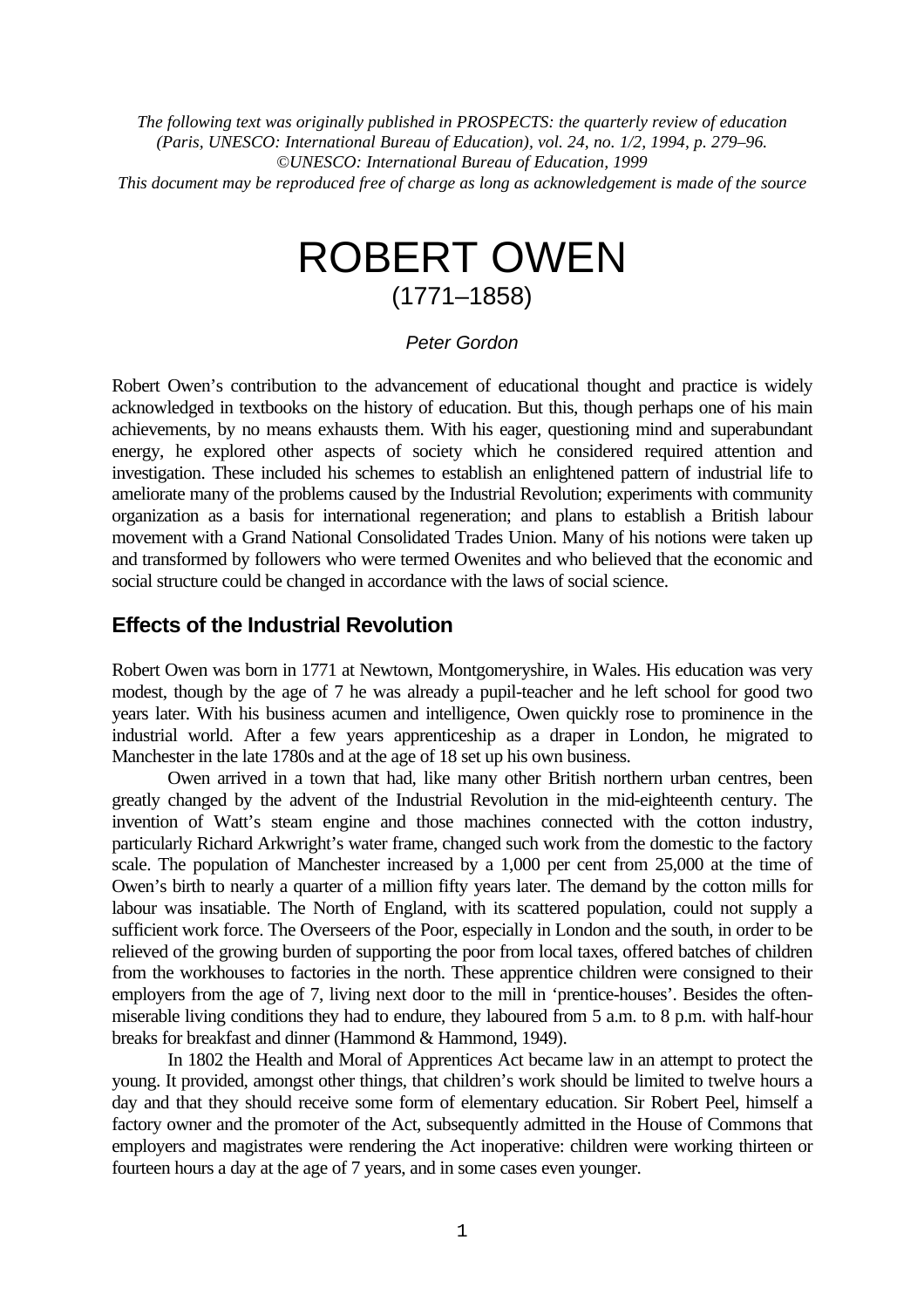## **Intellectual influences**

Whilst at Manchester, Owen took part in discussions at the Manchester Literacy and Philosophical Society and took the chair for Joseph Lancaster's meetings on the 'Lancasterian' system of elementary education, making at one stage a contribution of £1,000 to the latter. He joined with John Dalton, founder of the atomic theory, and others to form the Manchester College in the early 1790s; at one of the discussions, he clashed with the young Samuel Taylor Coleridge.

It is not easy to trace the sources of Owen's intellectual philosophy. He had lost his belief in Christianity in early youth and concluded, after studying the history of the human race, that man was 'the necessary result of his organization and the conditions by which nature and society surrounded him'. He became an active member of the Manchester Board of Health, set up by his friend Dr. Thomas Percival in 1796 and which was concerned with improving the health and sanitation of people living in the industrialized city (Cole, M., 1971). Through Percival's influence, Owen became aware of the French philosophers of the Enlightenment, such as Voltaire, Diderot, Condorcet and Rousseau. His meeting with William Godwin later reinforced his views. Of even more significance was his move to Scotland. In his autobiography, Owen mentions that he was on friendly terms with many of the professors of the Scottish universities of Edinburgh and Glasgow, one of whom, George Jardine, a friend of Helvétius and d'Alembert, attempted to relate the study of philosophy 'to the business of active life' and encouraged his students to participate in the organization of their own courses (Stewart & McCann, 1967). On a more general level, the Scottish university tradition was then the benefactor of an intellectual renaissance in moral philosophy during the second half of the eighteenth century with the writings of David Hume, Adam Smith and Patrick Colquhoun. The blending of the views of the French and Scottish Enlightenment, as well as his own experiences in Manchester, were to form the basis for Owen's own theories of education.

# **A new view of society**

After eight years in Manchester, where Owen had accumulated much wealth and experience, he acquired in 1799 the management of the 'very wretched society' of New Lanark on the River Clyde, which had the largest spinning mills in Scotland. David Dale, a strong Presbyterian and a Tory owned the mills. With his business partners, Owen, at the age of 27, not only acquired the mills but also married one of Dale's daughters. He was determined to introduce a more humane regime that would bring about a change in the character and dignity of individual members of the work force. Treated at first with natural suspicion both as an employer and a non-Scot, Owen soon overcame these difficulties. As he later claimed from his Manchester experience:

My treatment of all with whom I came into communication was so natural that it generally gained their confidence, and drew forth only their good qualities to me; and I was often much surprised to discover how much more easily I accomplished my objects than others whose educated acquirements were much superior to mine […] In consequence of this to me unconscious power over others, I had produced such effects over the workpeople in the factory in the first six months of my management that I had the most complete influence over them, and their order and discipline exceeded that of any other in or near Manchester; and for regularity and sobriety they were an example which none could then imitate. [R. Owen, 1858]

Owen aimed at making New Lanark a well-governed community based on his ideals. Dale had laid the foundations earlier for his future son-in-law in paying attention to the physical conditions of the pauper children in his factories and in providing some modest form of infant education. Owen hoped to carry out an experiment in social living. No child under 10 was employed in the factories;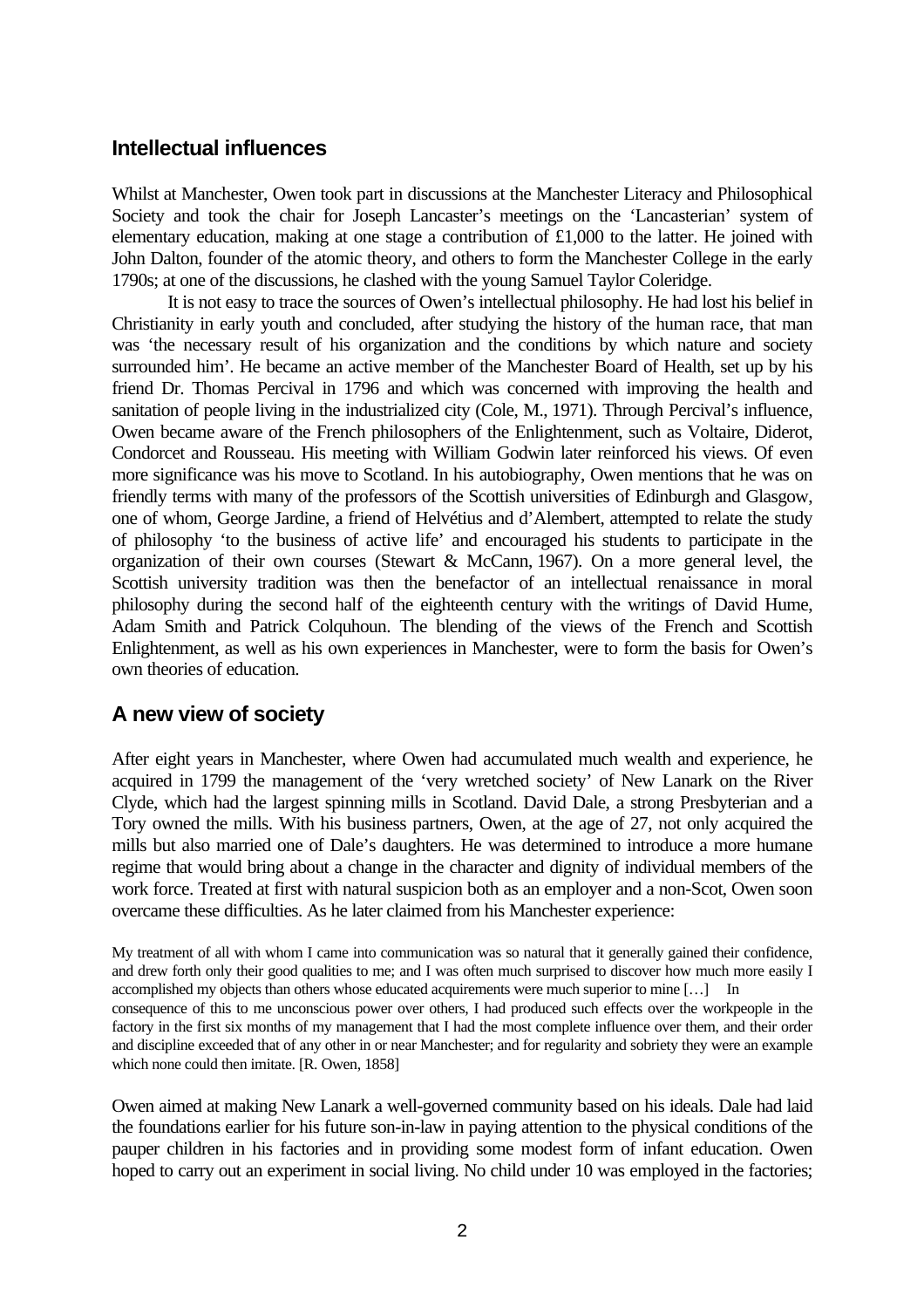he abolished pauper apprentice labour and greatly improved the factory conditions of his work force. Commercial success resulted. Although his own venture had proven satisfactory, Owen realized that by being a benevolent autocrat, the underlying problem of social malaise could only be ameliorated rather than solved. He wrote:

As employer and master manufacturer in Lancashire and Lanarkshire, I had done all I could to lighten the evils of those whom I employed; yet with all I could do under our most irrational system for creating wealth, forming character, and conducting all human affairs, I could only to a limited extent alleviate the wretchedness of their conditions, while I knew that society, even at this period, possessed the most ample means to educate, employ, place, and govern, the whole population of the British Empire, so as to make all into fully-formed, highly intelligent, united, and permanently prosperous and happy men and women, superior in all physical and mental qualities (R. Owen, 1858).

How to achieve this end occupied Owen during the first decade at New Lanark. He outlined his proposals for reform in a book *A new view of society, or essays on the principle of the formation of the human character, and the application of the principle to practice* in 1813 and 1814. The first two *Essays* dealt with the need to consider rationally forming the character 'of that immense mass of population which is now allowed to be so formed as to fill the world with crimes'. The third *Essay* was an account of the progress made at New Lanark for the further improvement of its inhabitants. It is here that Owen expounds his view of the importance of education.

Much good or evil is acquired or taught to children at an early age. Many 'durable impressions' are made even in the first year of a child's life. Therefore children uninstructed or badly instructed suffer injury in their character during their childhood and youth. It was in order to prevent this that the workers' young children were to receive Owen's closest attention. In the playground which was built for them at New Lanark each child would be told on his entrance in language he could understand that 'he is never to injure his play-fellows: but that, on the contrary, he is to contribute all in his power to make him happy'. If this simple precept was followed—and the employment of superintendents was to ensure that there would be no deviation from it—then this behaviour would in time be transmitted to the population as a whole.

Owen had earlier, as has been seen, been an admirer of the Lancasterian monitorial system of education, and the first two *Essays*, written in 1812 and 1813, reflect these principles of obedience, order, regularity, industry and constant attention rather than the need to read, write and calculate. Now in the third and fourth *Essays*, written in 1814, his views had changed considerably:

Either give the poor a rational and useful learning or mock not their ignorance, their poverty, and their misery, by merely instructing them to become conscious of the extent of their degradation under which they exist. And therefore, in pity to suffering humanity, either keep the poor, if you now can, in the state of the most abject ignorance, as near as possible to animal life, or at once determine to form them into rational beings, into useful and effective members of the state.

To this end, Owen prescribed that the curriculum should be the best possible, eschewing traditional attitudes towards the education of the poor. Recognizing that each child had different aptitudes and qualities, he later pointed out that the intention of his system was not to attempt to make all human beings alike. Education was to make everybody 'good, wise and happy'. Owen did not simply equate education with schooling. The role of parents in the process was stressed: the mother from the birth of a child onwards and certainly in the early years, was a key figure and both parents were urged to display great kindness in manners and feeling.

However, it was not enough to leave to employers and parents the task of raising children in the ways set out by Owen in his fourth *Essay*. It was the most important duty of the wellgoverned State that it should establish a national system of education for the poor, uniform over the United Kingdom. Whilst praising both Bell and Lancaster's pioneering efforts in this field, Owen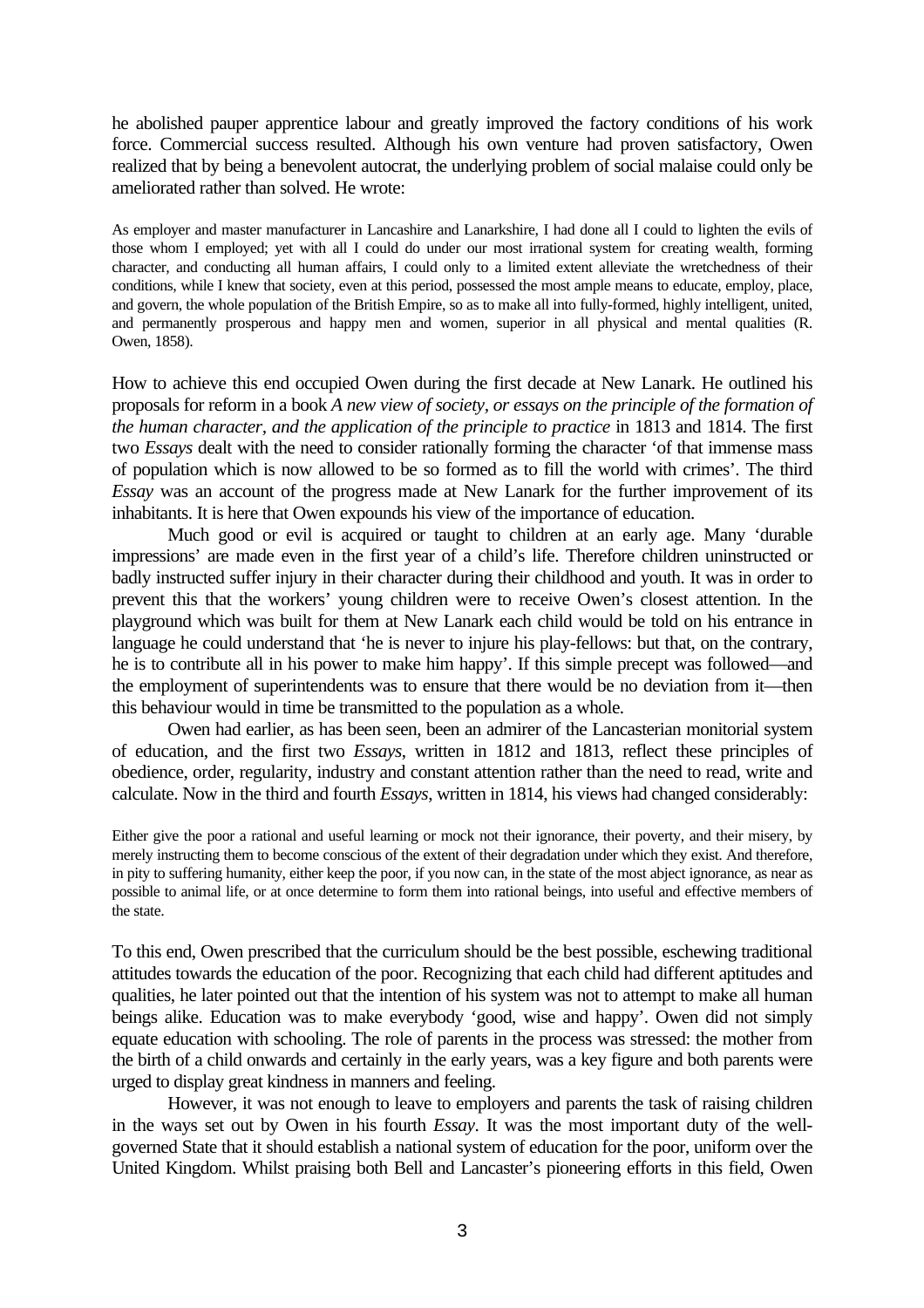criticized their pedagogical approaches. Reading and writing are merely instruments by which knowledge may be imparted: they are of little value unless children are taught to make proper use of them. 'The *manner* of giving instruction is one thing, the *instruction itself* another; and no two objects can more distinct.' It is therefore, important to adopt the best manner of instruction whereby a child can understand the objects and characters around him.

Owen's dissatisfaction with the existing provision of education was voiced in unambiguous terms:

[...] enter any one of the schools denominated national, and request the master to show the acquirements of the children. These are called out, and he asks them theological questions to which men of the most profound erudition cannot make a rational reply; the children, however, readily answer as they had been previously instructed; for memory, in this mockery of learning, is all that is required. Thus the child whose natural faculty of comparing ideas, or whose rational powers, shall be the soonest destroyed, if at the same time, he possess a memory to retain incongruities without connection, will become what is termed the first scholar in the class; and three-fourths of the time which ought to be devoted to the acquirement of useful instruction will be really occupied in destroying the mental power of the children (R. Owen, 1814).

His vision of a system of education for the poor and labouring classes was based on the doctrine that 'the state that possesses the best national system of education will be the best governed'. To achieve this end, Owen set out the contents of an Act that Parliament should agree to. It consisted of several far-sighted and comprehensive proposals. These included the establishment of a Ministry for Education staffed by able people; teacher training colleges—'at present there are not any individuals in the kingdom who have been trained to instruct the rising generation'; an overall plan for the manner of instruction, based on a comparison of the various practices of the time; and the appointment to schools by the State of suitable masters. Owen believed that it was also necessary to give accurate information about the actual number of workers in each district, their occupations and the extent of unemployment.

Although some of Owen's ideas on education are at times idiosyncratic and exaggerated, they are basically sound and far-sighted. For example in his second *Essay*, he explained that 'children are, without exception, passive and wonderfully contrived compounds, which by due preparation and accurate attention, founded on a correct knowledge of the subject, may be formed collectively into any human character'.

This passage clearly shows that Owen was not simply a believer in environment as the main determinant of character, but that training, in the form of education, was equally important. On the other hand, as character is formed in infancy, before the child's second year, no general reformation of character is possible unless the foundations of a system of moral education had already been laid. For the development of a well-balanced child, schooling should not begin too early, and when it did begin there should be a large element of recreation and amusement. It was for this reason that children at New Lanark did not start school below the age of 5.

As we shall later see, Owen's views on community coloured his social and economic philosophy and activity. In *A new view of society*, he advanced the view that each individual is not simply a product of his training and environment, but that societies collectively are the product of the forms of training and of social environment in which their members are brought up to adulthood. Society as a whole can inspire in its members a common basis for moral belief (G.D.H. Cole, 1965).

Another aspect of Owen's novel approach to education was that it should be a common right of all children, though his advocacy was in favour of the poorest people in the community. It was for this reason that he refused to employ children in his mills under the age of 10 and reduced the hours of older children in order that they could benefit from the evening classes that he also provided.

Owen did not take a wholly detached view of the benefits, which could accrue, from his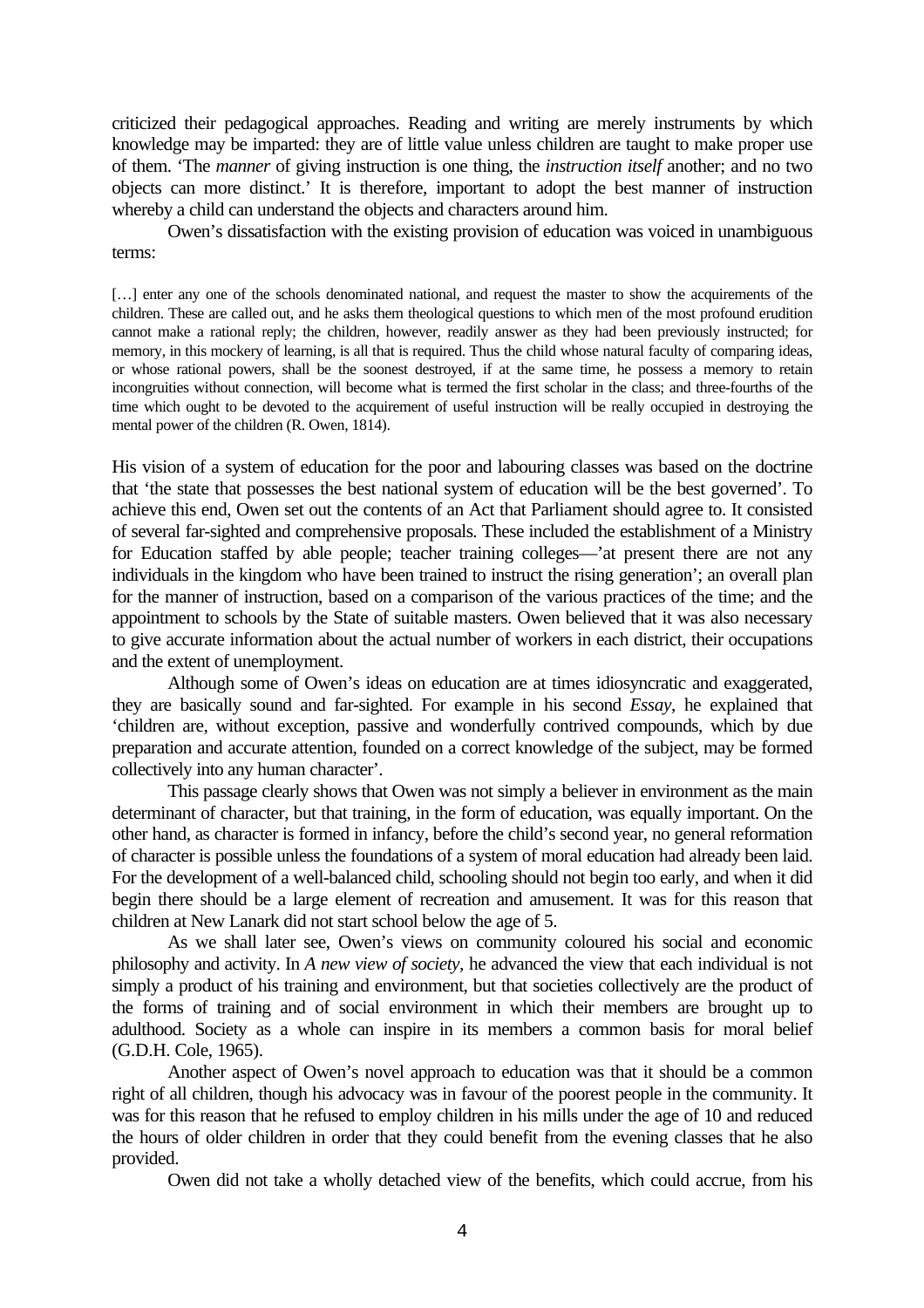enlightened approach. One result of his beneficence at New Lanark, he wrote in this third *Essay*, was that 'the time and money so spent, even while such improvements are in progress only, and but half their beneficial results attained, are now producing a return exceeding 50 per cent, and will shortly create profits equal to 100 per cent on the original capital expended in these mental improvements.' He overstated the case when he declared that 'man's character is made for, and not by him' and perhaps understated the importance of nurture in the educational process.

Nevertheless, *A new view of society* represents a manifesto for a reappraisal of the function and consequences of child education. The emphasis on the moral basis of education is one that is widely accepted by current educational thought. His explanation of the formation of character is of interest and the need for healthy recreation and happiness for young children, with the provision of playgrounds for this purpose, has long been accepted during the early years of primary education.

#### **New Lanark and its schools**

*A new view of society* quickly went through five editions and was also translated into French and German. Now a figure of national significance, Owen determined to put some of his own theories into practice.

He had a good basis on which to build his own vision of education. David Dale, the previous owner of New Lanark and Owen's father-in-law, had in 1785 established the mills on enlightened lines. Dale believed in the necessity of protecting the health and morals of the 500 young children who worked in his factory, aged between 6 and 16; they were housed in six dormitories (albeit sleeping three to a bed), and were well clothed and fed. They worked from 6 a.m. to 7 p.m. and after supper attended classes. There were sixteen teachers, including a writing master, a music master and a sewing mistress, though standards were not high. Owen criticized Dale's efforts on two grounds: that pupils working daily in the mills for eleven-and-a-half hours were not able to take full advantage of the provision, and that the starting age was too early. Dale also provided two schools, similar to infant and nursery care, for those too young to work: they were the first of their kind in the British Isles (Stewart & McCann, 1967).

Owen spent the first twelve years at New Lanark remodelling the factory and improving the life of the villagers. However, by 1809, his partners in the enterprise had revolted against Owen's apparent extravagance and had resigned. His new partners from the end of 1813 were William Allen and other Quakers and Jeremy Bentham. One of the provisions among the articles of partnership was for establishing schools 'on the best models of the British system, or other approved system to which the partners may agree'. He was now ready to realize his ambition. A school of two stories was built, the upper divided into two rooms for the 6 to 14 years olds; the first was fitted with forms and desks, as with the Lancasterian system, the other with natural objects, pictures and maps, and could also be used for singing and dancing. The ground floor was devoted to infant teaching, there being three rooms. Maximum use was made of the building: children used it during the day and by adults during the evening. Some 300 children were educated at the school, with boys and girls in the same classes.

The infant school, part of the Institution for the Formation of Character, was opened on 2 January 1816, claiming to be the first of its kind in Great Britain. Owen appointed as a teacher James Buchanan, a former weaver, and an assistant, Molly Young, then aged 17, both of them from New Lanark. The qualities that Owen looked for were a love of children and willingness to follow his own instructions. No corporal punishment was to be administered, no harsh words were to be uttered by the teachers and the children were not to be 'annoyed with books'. The young were encouraged to ask questions when their curiosity was aroused and, above all, they were to be happy. There were no prizes or punishments. Robert Dale Owen, Owen's son, has left an account of life in the infant school: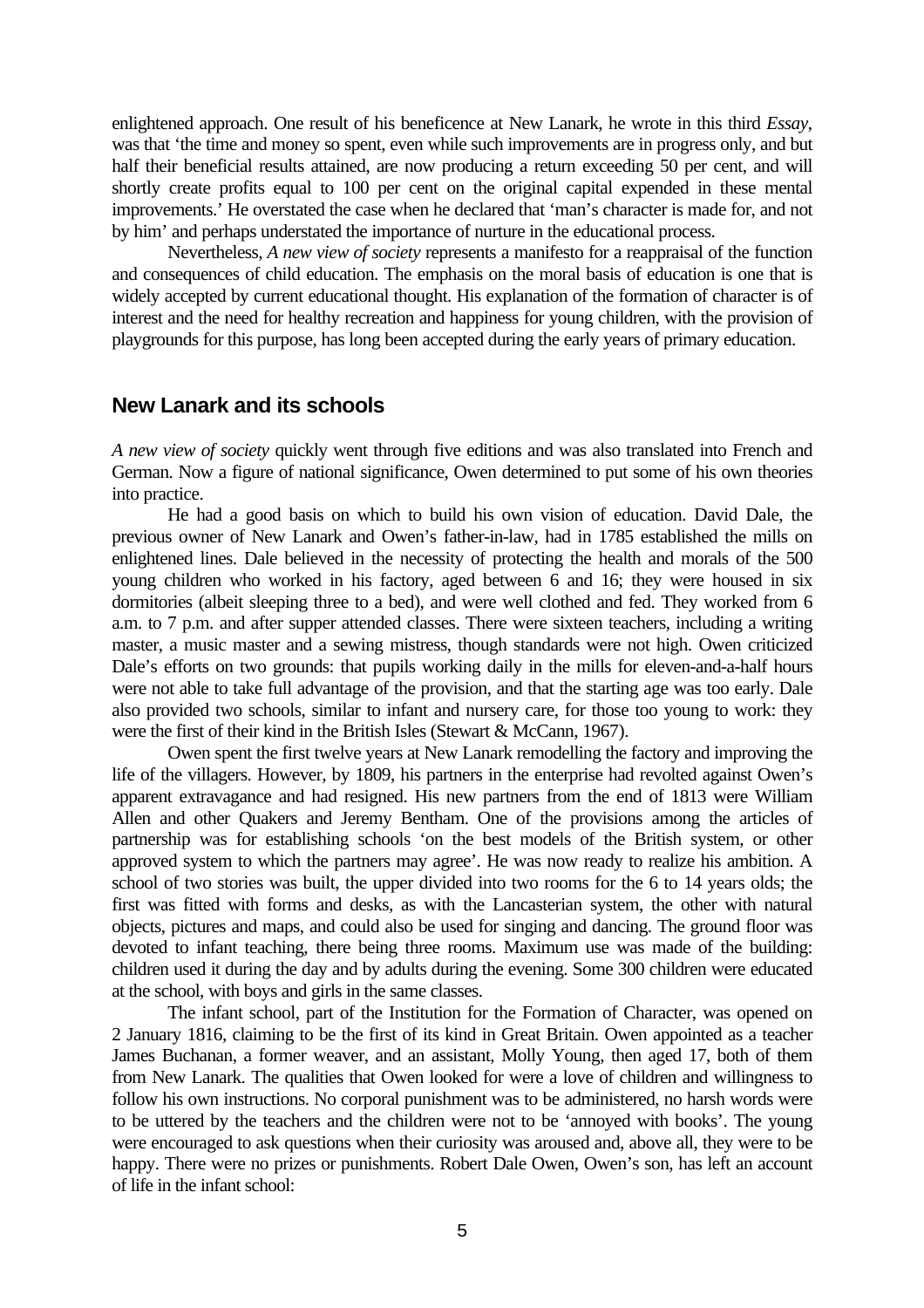They were trained to habits of order and cleanliness; they were taught to abstain from quarrels, to be kind to each other. They were amused with children's games, and with stories suited to their capacity. Two large, airy rooms were set apart, one for those under four years, and one for those from four to six. This last room was furnished with paintings, chiefly of animals, and a few maps. It was also supplied with natural objects from the gardens, fields and woods. These suggested themes for conversation, and brief familiar lectures; but there was nothing formal, no tasks to be learned, no readings from books (R.D. Owen, 1874).

Buchanan, a gifted teacher, worked out his own programme for amusing his charges. He played the flute and the children would march behind him down to the bank of the River Clyde, where they were allowed to play and then marched back to school. Singing, dancing and an appreciation of natural objects was encouraged (Smith, 1931). There was also gymnastics, which involved clapping hands and counting numbers. Buchanan, unlike Owen, believed that young children should have some religious knowledge. Owen's business partners and the children's parents demanded that religious instruction should be given. Hymn books and Bibles were subsequently purchased for the school (Browning, 1972). After two years, Owen himself was a frequent visitor and took great pride in the proceedings. One visitor to New Lanark, who witnessed such an occasion, wrote: 'The little creatures run in groups to seize their benefactor by the hand, or to pull him by the coat, with the most artless simplicity.'

A modern curriculum consisted of the three Rs (reading, writing and arithmetic), sewing, history, both ancient and modern, geography, botany and geology. Natural history was emphasized and the pupils collected botanical and geological specimens from the surrounding countryside and displayed them in their classrooms. Owen employed a London teacher to paint large canvases of subjects from natural history and the history of nations that were hung on rollers. Music also played an important part, together with singing and dancing; songs and dances of different countries were taught and choirs of some 150 children gave performances. Although textbooks were not plentiful, Maria Edgeworth's books were acceptable because of their high moral content.

Marching and drilling in the playground provided exercise. Not only would this contribute to the health and spirit of the boys: Owen stipulated that, under the supervision of an appropriate instructor, firearms 'of proportionate weight and size to the age and strength of the boys, shall be provided for them, when also they might be taught to practice and understand the more complicated military movements.'

Several interesting pedagogical techniques were used. Small blocks of wood were employed to help the child in understanding addition and subtraction. Word-and-picture cards assisted in the teaching of reading, and brass letters were available for learning the alphabet. With the older children, parts of speech and grammatical principles were visually depicted as members of the Army, such as General Noun, Colonel Verb, Corporal Adverb and so on. Arithmetic was taught by means of the Pestalozzian table of units and the theory of fractions from the table of squares, where each square was divided up into a number of equal parts. Most subjects in the arts and sciences in the upper school were taught by means of lectures to large groups. In contrast, the pupils were taken out on visits that could sometimes only marginally be labelled as educational.

Perhaps one of the best-known examples of the school's enlightened teaching techniques was with geography, which occupied a prominent place in the curriculum. It had two main objectives: to show the relationship between environment and character (the basis of the early twentieth century approach to the subject) and to give children a sense of geographical location. Pupils stood in a circle round a large map of the world that contained circles with the names of cities and towns omitted. The children used a pointer to challenge each other and all would have a turn. Owen later stated that 'one of our Admirals, who had sailed round the world, said he could not answer many of the questions which some of these children not six years old readily replied to.' Lessons lasted no more than forty-five minutes each, the children attending for five-and-a-half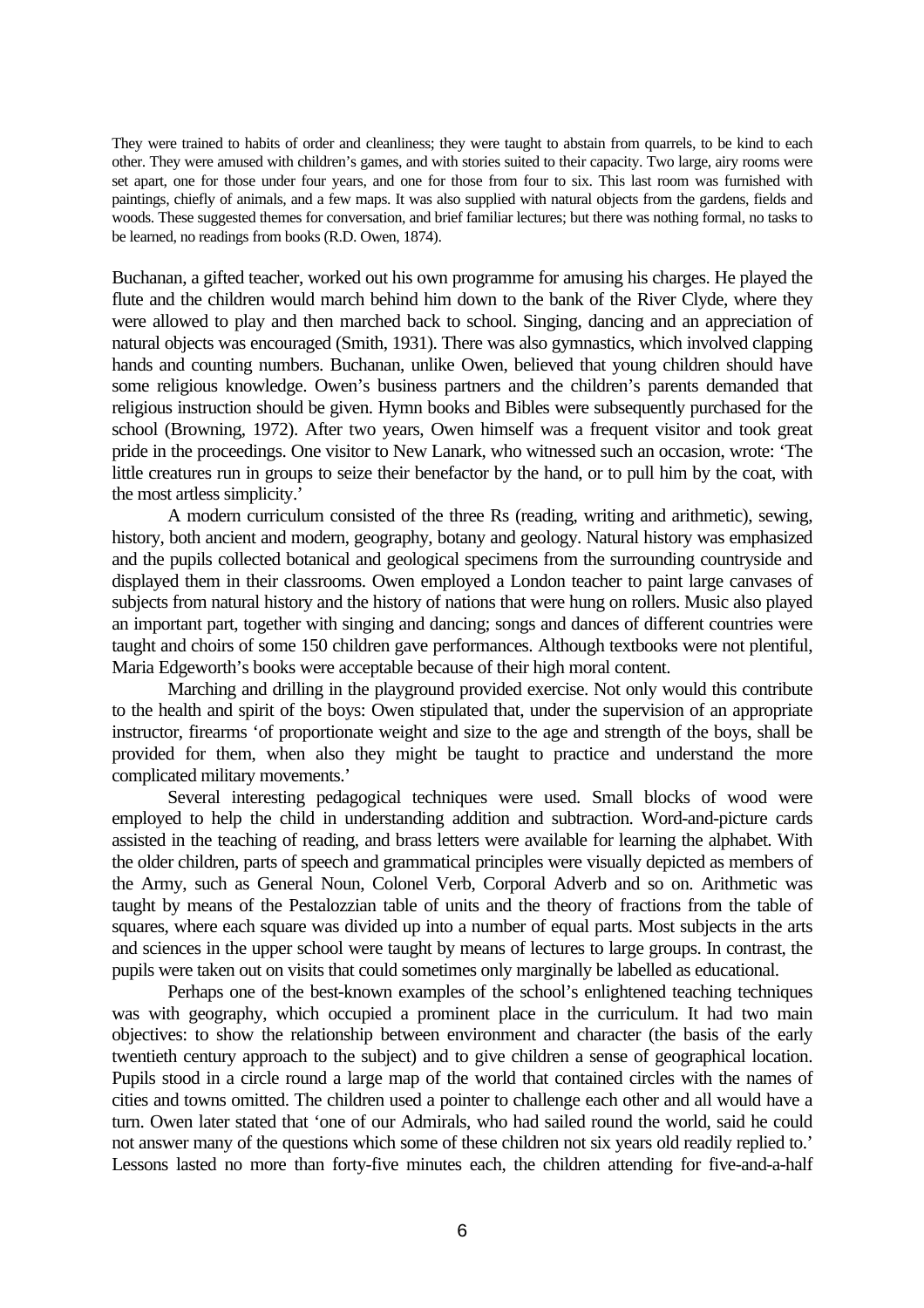hours per day. As for clothing, Owen stipulated that it was important that the children should be able to move freely. To this end, they were to wear either Roman-like white togas or Highland dress, including kilts.

A continuation of this education for those who left school at the age of 10 was available in evening classes, with an average of 400 attending. The curriculum was similar to that in the day school. Adults too were able to attend these classes. There were also weekly lectures on chemistry and mechanism and, for recreation, music and dancing (Silver, 1965).

The institution attracted a range of visitors of distinction in many different walks of life. Between 1815 and 1825, there were 20,000 names inscribed in the Visitors' Book. Owen, at the height of his popularity, could boast that he had shown the New Lanark schools to, amongst other, Prince Esterhazy, the Czar of Russia, the Grand Duke Nicholas, Brougham, Canning, Cobbett, Malthus, James Mill, Francis Place and Ricardo (Jeffreys, 1952).

Owen's views on education were derived from a number of different sources. His idea of 'natural' rewards and punishments was clearly derived from Rousseau. Bentham had earlier postulated the notion of infant schools and he may have known of the de Fellenberg's work from an account published in William Allen's periodical *The philanthropist* in 1813. Godwin's views on the idea of progress, derived from Helvétius, was another source with its belief that man's character is the result of his intellectual and moral environment and that it could be improved by training. David Williams, a political radical who was influenced by Rousseau and established a school in Chelsea in 1774, was another obvious influence. Two years after opening the Institution for the Formation of Character at New Lanark, Owen visited the Continent of Europe, meeting several leading educationists. Owen, no modest man, wrote: 'My public proceedings at this period [1817] were considered to be several hundreds, some said thousands of years, in advance of that period.'

After visiting notable people in France, Owen travelled to Switzerland, where he spent some time observing three well-known schools for the poor. Oberlin, who had set up a catholic school at Fribourg, lacked an infant department. At Yverdon, he visited Pestalozzi—'another good and benevolent man'. Owen believed that 'his theory was good, but his means and experiences were very limited, and his principles were those of the old system', though he admitted that the school was more advanced than others. As was previously mentioned, however, Owen subsequently adopted the Pestalozzian method of arithmetic for his own schools. The last visit, of three days' duration, was to meet de Fellenberg at Hofwyl. Owen was greatly impressed by him, calling him 'a man of no ordinary mould' who ran his establishment on democratic lines. In exchange, de Fellenberg stated his admiration for the New Lanark system, though there were no boys under 10 in his school. Owen was so impressed with de Fellenberg that he sent his two eldest sons, Robert Dale and William, respectively 16 and 14 years of age, to finish their education with him.

Probably the answer to the origins of Owen's educational thought is that given by G.D.H. Cole in his *The life of Robert Owen*, that he owed very little to others, arriving at largely similar conclusions with other pioneers by a different road based on his own experience and peculiar philosophy of character (G.D.H. Cole, 1965).

After the initial success of the schools, difficulties arose. In 1819 two of his Quaker partners, William Allen and Joseph Foster, visited New Lanark to investigate the claim that dancing and music were taking precedence over religion. One of the methods used to discredit Owen was instituted by a committee of factory owners set up when Owen was fighting to improve a Factory Bill which was then before Parliament. The New Lanark clergyman, Mr. Menzies, was ordered to keep a watch over Owen and reported to the factory owners in London: subsequently rumours about his irreligiousness began to be circulated.

Although Owen brushed these charges aside, he was eventually, in January 1824, forced to sign an agreement which ended his connection with the school. Weekly readings of the scriptures were instituted and dancing became a paying subject only. The wearing of kilts for boys over 6 was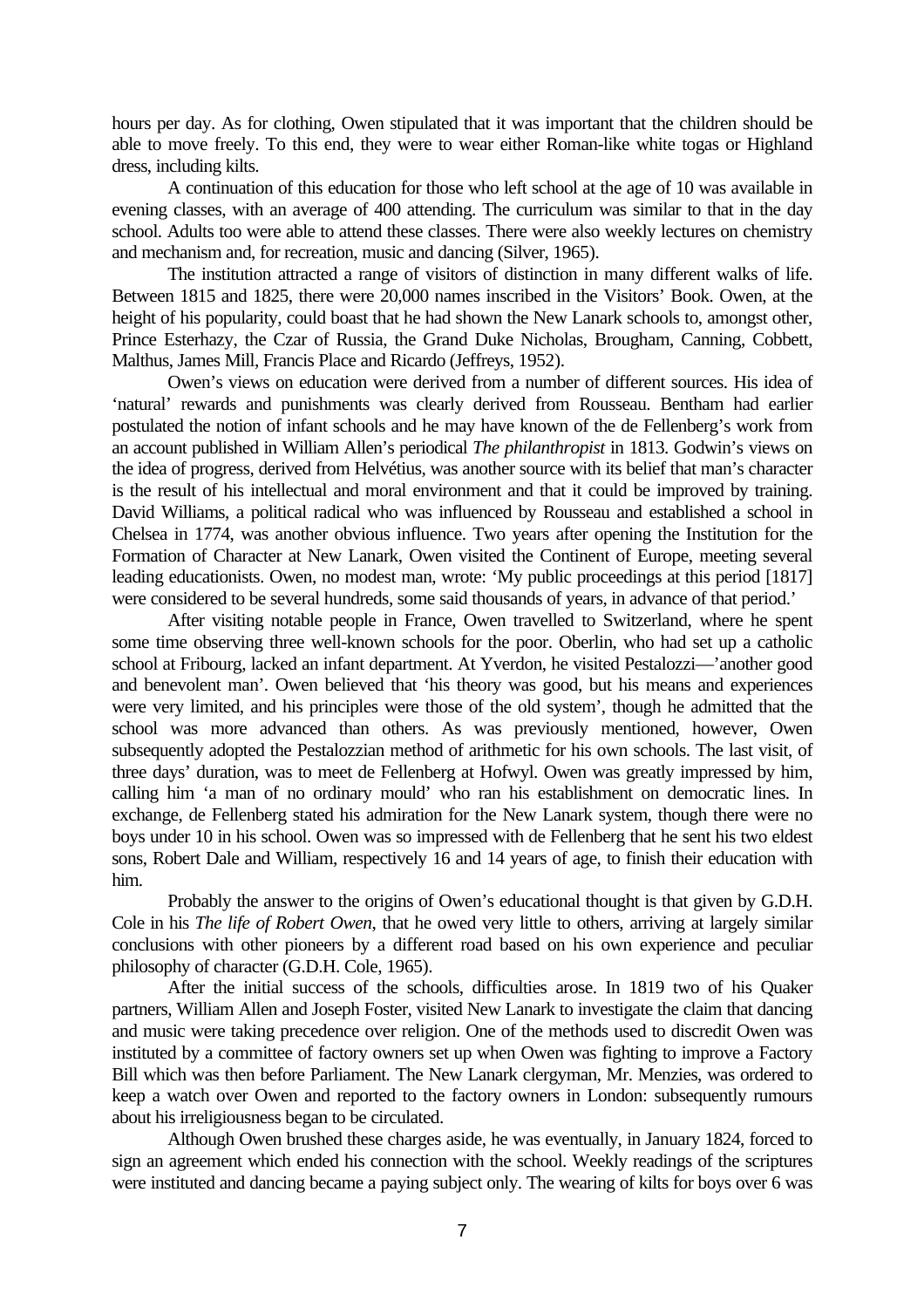banned, as was singing. Many of the teachers were dismissed and one of the new appointments was a master trained in the Lancasterian system. One redeeming feature was that Allen introduced lectures in chemistry, mechanics and other scientific subjects into the curriculum. Owen now resigned from the management of the institution and thus this valuable experiment came to an end.

Despite these setbacks, Owen had provided inspiration for others who followed. Lord Brougham, impressed with Owen's endeavours, in December 1818 discussed with the latter the possibility of setting up an infant school in Westminster. A committee, consisting of Brougham, James Mill and Zachary Macaulay, the historian's father, was formed and £1,000 collected. Accordingly, a school was opened in Westminster with James Buchanan, Owen's former New Lanark teacher, in charge. Buchanan carried on from where he had left off at New Lanark. He remained there until 1822, when he moved to new premises.

During his time in Westminster, Buchanan was introduced to Samuel Wilderspin, who was offered the superintendence of a second infant school, in Spitalfields in the East End of London. This school, opened in 1820, was conducted on similar lines to that of Owen's, with the young child at the centre of the educational process. Wilderspin, who created a national network of infant schools, acknowledged Owen's contribution to the development of the system as well as giving him personal help, but as a covert Swedenborgian, Wilderspin disagreed with Owen's philosophy. There was, however, a large measure of agreement as to how an infant school should be organized (McCann & Young, 1982). In Scotland, David Stow, a young Glaswegian merchant, was inspired by Owen to open a school in that city in 1816 for poor children, employing the 'picturing out' method in his lessons to capture the interest and imagination of his pupils (Smith, 1931). He also pointed out, for the first time, the difference between instruction and training. Ten years later, Stow founded the Glasgow Infant Society and began to train infant schoolteachers.

Whilst it is true that Owen's influence at New Lanark, and that of his disciples Buchanan, Stow and Wilderspin, generated a climate suitable for the encouragement of infant education, there was no great enthusiasm to introduce it at the national level. The real impetus for this came from a different source, the acceptance of Continental reformers, particularly Pestalozzi and Fröbel, through the advocacy of Dr. Charles Mayo from the 1820s onwards.

#### **The New Harmony experiment**

The economic and social distress, which immediately followed the Napoleonic Wars, was a spur to action for Owen. At the end of his Continental visits to schools, he attended the conference of Great Powers at Aix-la-Chapelle and presented to it his *Two memorials on behalf of the working classes*. In them he pleaded for international action to restore the purchasing power of the workers and to establish schemes of education for the development of character. Two years later, in his *Address to the working classes* (1819), he reiterated his plan to set up an agricultural village, which he himself would superintend, and which would be self-supporting and based on communitarian principles. This plan was further elaborated two years' later in his *Report to the County of Lanark*. One of the principal features was the education of the children who 'shall be trained as though they were literally all of one family'. There would be two schools, one for 2 to 6 year olds and one for those aged 6 to 12. The children were to be trained to acquire useful knowledge which would 'supersede the present defective and tiresome system of book learning'. Training and education, Owen insisted, must be viewed as intimately connected with the employment available in the village.

G.D.H. Cole has called the *Report to the County of Lanark* the real beginning of Owenism as a social, or socialist, system (Cole, G.D.H., 1965). 'The natural standard of value', Owen stated, 'is in principle human labour, on the combined manual and mental power of men called into action'. Under Owen's system, there would be a new standard of value based on productive power in which the producer should have a fair proportion of the wealth he creates. Owen's Villages of Co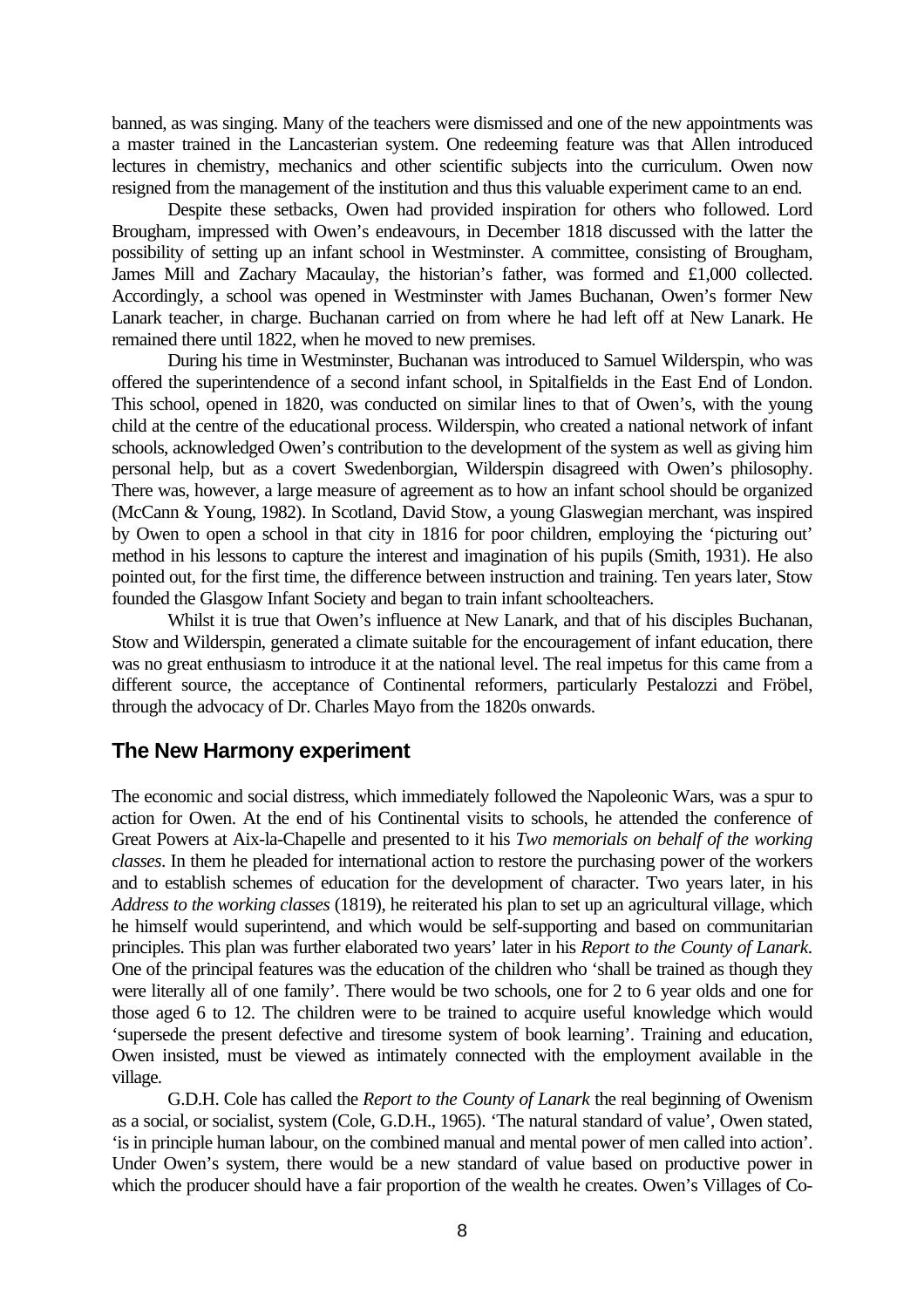operation, as he called them, would be based on the principle of united labour, expenditure and property, and equal privileges. Agriculture would take priority over manufacture—it was to be essentially a 'spade culture'—and the evils of the division of labour eliminated.

Owen had attempted to gain a wider platform for his views by standing for Parliament when a vacancy occurred for Lanark Burghs in 1819 and at the General Election in 1820, but on both occasions he was unsuccessful. Nevertheless, an opportunity later presented itself for Owen to carry out his community experiment. In the summer of 1824, Richard Flower, an Englishman, visited Owen from America. Flower had been instructed by the Harmony Society, a community consisting of emigrant German peasants founded by George Rapp, to sell their property, consisting of 20,000 acres of uncultivated land in Indiana, on the banks of the Wabash River. Owen had known of the Rappites, who followed the principles of combined labour and expenditure, as early as 1815. Seeing the possibilities, Owen bought the village and land in April 1825.

Owen delivered an address in Washington, where his fame had already preceded him: in one of the audiences was the President of the United States, John Quincy Adams, as well as several members of Congress. People flocked to Harmony, now called New Harmony, from all parts of the country. Some 800 arrived in the first few weeks, not all for altruistic reasons. Owen personally directed the community. In January 1826, on his return from a visit to England, Owen, who was pleased with progress made in the experiment, drew up the articles of union entitled 'The New Harmony Community of Equality'. All members of the community were to be considered as one family, receiving similar food, clothing and education and were to be accommodated in similar houses.

One of the men whom Owen had brought back with him was William Maclure, a Scotsman with a passionate enthusiasm for popular education. A man of great wealth, Maclure agreed to advance some of the capital required to set up an agricultural school for the children of the poor, similar to that of the de Fellenberg's. Owen had already established a school at New Harmony for some 130 children who were boarded, clothed and educated at public expense. Maclure now took charge. The schools henceforth were run as a separate undertaking under the name of the Education Society. Maclure, to combat idleness amongst the pupils and to help in paying for their subsistence, purchased from Owen 900 acres of land on which the children laboured. Soon there were more than 400 pupils from the age of 2 upwards. Owen's two sons were employed as teachers.

The schools—boys and girls were separated—were boarding institutions. A disused church was a workshop for boys who were intending to become joiners and shoemakers. They slept on the floor above the church in cribs, three to a row, so their places of instruction and sleeping accommodation were very close together. A former pupil of the girls' school wrote an account of her time at New Harmony:

In summer the girls wore dresses of coarse linen with a coarse plaid costume for Sunday or for special occasions. In winter they wore heavy woollen dresses. At rising a detail of the girls was sent out to do the milking, and this milk, with mush cooked in large kettles, constituted the essential part of the morning meal, which the children were expected to finish in fifteen minutes. We had bread but once a week, on Saturday. I thought if I ever got out I would kill myself eating sugar and cake. We marched in military order, after breakfast, to Community House No. 2. I remember that there were blackboards covering one side of the schoolroom, and that we had wires, with balls on them, by which we learnt to count. We also had singing exercises by which we familiarized ourselves with lessons in various branches. At dinner we generally had soup, at supper mush and milk again. We went to bed at sundown in little bunks suspended in rows by cords from the ceiling. [...] At regular intervals we used to be marched to the Community apothecary's shop, where a dose that tasted like sulphur was impartially dealt out to each pupil. Children regularly in the boarding school were not allowed to see their parents, except at rare intervals. I saw my father and mother twice in two years.

Under the articles of The New Harmony Community of Equality, the community was to be divided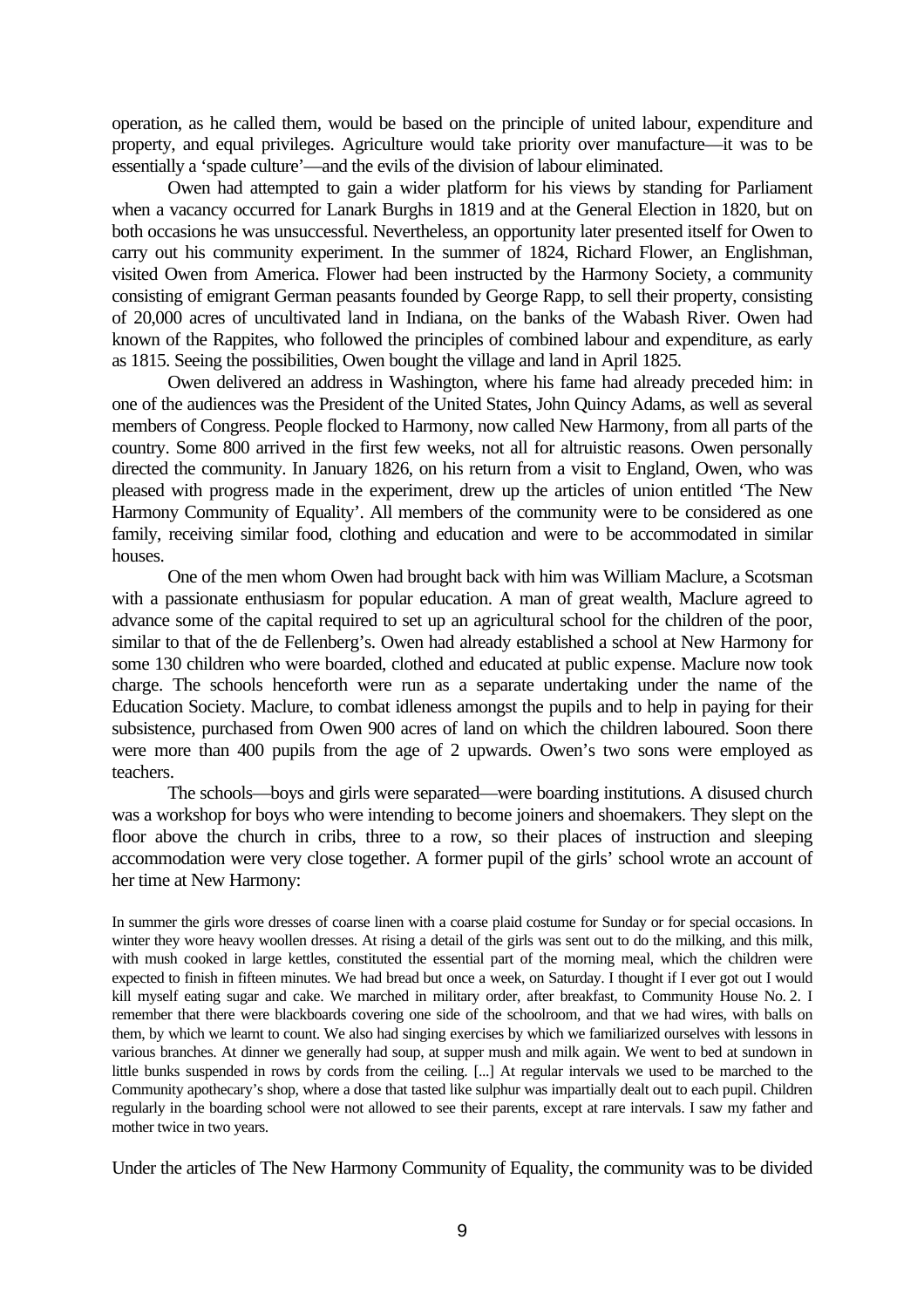into six departments—agriculture; manufacturers; literature; science and education; domestic economy; general economy and commerce. Each department was sub-divided into occupations. Each occupation chose an 'intendent', who in turn chose four 'superintendents'. These members, together with a secretary, formed the executive council with the real estate vested in the community as a whole. As Frank Podmore, Owen's biographer, wrote: 'Thus the Society at one step emerged from the chrysalis stage of modified individualism into the winged glory of pure communism' (Podmore, 1906).

The new constitution gave rise to dissension. A Captain Macdonald objected to the system of representative government. Indeed, the existence of intendents and superintendents in a 'community of equality' was in itself an outstanding inequality. In addition, the community was too large and there were too many differences of religion and national characteristics to achieve homogeneity.

As a result, two groups of settlers formed their own groups on the outer parts of the estate. In both cases, they were to invest their executive powers in a council of fathers, consisting of people aged at least 65 in one case and 55 in another. By March 1827, the parent community was dissolved. It was reorganized into four communities based on occupations, one of which was the Education Society, still under the direction of William Maclure. Owen warned members that, unless they joined one of the daughter communities, they must either support themselves or leave New Harmony. Many took the latter course.

The ten communities that Owen left in July 1827 did not flourish. Owen admitted on his return to the United States in April 1828 that the experiment was a failure. Addressing the New Harmony inhabitants, he said:

I tried here a new course for which I was induced to hope that fifty years of political liberty had prepared the American population—that is, to govern themselves advantageously. I supplied land, houses and the use of much capital [...] but experience proved that the attempt was premature to unite a number of strangers not previously educated for the purpose, who should carry on extensive operations for their common interest, and live together as a common family.

Owen left the community for the last time in June 1828. He had lost a large amount of money through unscrupulous speculators, and the daughter communities within a few years had ceased to exist. His four sons remained in New Harmony and became American citizens, as did William Maclure until his health gave way. Maclure left money to establish a Working Men's Institute and a Public Library there.

Although as an example of practical socialism the experiment was a failure, for more than a generation New Harmony was the centre of intense social and educational interest; other communities were started based on similar lines. Owen himself had not lost faith in his venture; immediately on his return to England he proposed a similar venture in the Mexican Republic. Owen arrived in Mexico in the middle of a revolution where he obtained from the government a promise of a large extent of land for his experiment. Owen imposed the condition that an Act should first be passed granting freedom of worship, but the Mexican Congress threw this out and the proposal came to nothing.

# **Socialism and the final phase**

Owen's vision of co-operative communities, as set out in his *A new view of society*, and which could be established by proprietors, parishes or associations of mechanics or tradesmen, flourished in the United Kingdom. A meeting of London printers on 22 January 1821 had proposed that a 'Co-operative and Economical Society' based on Owenite principles, should be set up. It was, however, not to be 'a spade paradise' but located in Spa Fields within the City of London itself and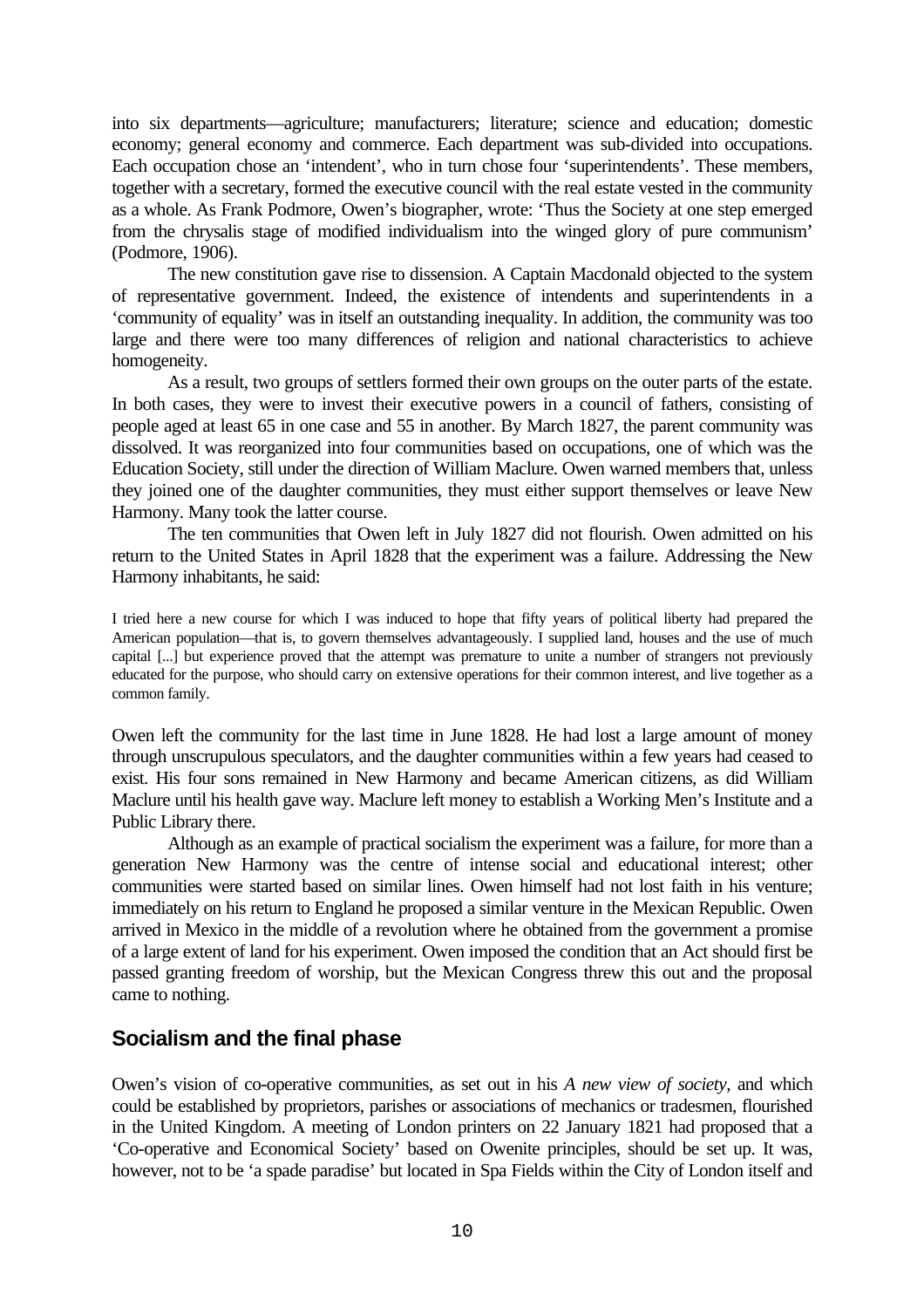the community lived under a strict code of moral precepts (Garnett, 1972).

A successor to the Spa Fields experiment was the London Co-operative Society which, in 1826, drew up 'Articles of Agreement for the Formation of a Community within Fifty Miles of London on Principles of Mutual Co-operation'. There would be a system of mutual instruction and self-government, women would be freed from domestic chores, and all members of the community would undertake some tasks in agriculture and in industry.

Owen was in America from 1824 to 1829 and was not directly involved with such initiatives, though his advocacy of community and the importance of education were the bases of many co-operative ventures. One northern correspondent wrote to Owen in 1832:

I have to request your opinion on an undertaking that is of importance to the co-operative system—it is the wish of the Co-operative Societies of the north of England [...] to establish a school for 500 children from 4 years old to 14 years [...] and I know your experience will enable you to give us some valuable information on this subject (quoted in Silver, 1965).

There were also attempts to found socialist schools outside those of the co-operative societies. In London, at least three were founded by the mid-1830s. Owenite schools were also to be found in the industrial centres, for example Lancashire, Cheshire, Yorkshire and Nottinghamshire (Simon, 1960).

Although Owenism, or 'Co-operation', gained ground rapidly in the 1820s, the majority of the workers were unaware of these movements until the next decade. Whilst Owen was in America, Owenite socialists such as William Thompson and William King advanced Owenism beyond the argument that co-operative communities would in themselves lead to a just society. The notion of 'co-operators' looked to a new social order based on production for use instead of profit and closely linked with trade unions. Owenism was the basis for this movement, though Owen himself was at first lukewarm. But, as unionism began to spread throughout the country in response to economic grievances, co-operators and unionists embraced Owen's millennial ideas. By 1833, Owen was seen as the recognized leader of the trade union movement: in the same year, he was involved in the founding of the National Equitable Labour Exchange.

At a congress in London in October of that year, all such associations intended for the improvement of the working classes were urged to form themselves into lodges and to make their own laws and regulations in order to emancipate themselves. In the spring of the following year, the Grand National Consolidated Trades Union was formed. The union adopted Owen's views on co-operation, the formation of character, the influence of environment, the emancipation of women and, above all, the importance of education for its members, particularly children. But, by the end of the year, the Consolidated Union was no longer in existence. In March, the 'Tolpuddle Martyrs' were sentenced to seven years' transportation (banishment to Australia) for administering unlawful oaths in forming a lodge under the Consolidated Union; and the leaders of the movement were also divided on aspects of policy. The government, alarmed at the potential power of the union, imposed repression and lockouts. Although trade unionism was not eliminated, the working class movement turned from co-operation to Chartism, an overtly political movement, and Owen's brief leadership came to an end.

Though this was his high point of influence, Owen thereafter continued to develop his ideas but to a diminishing audience. By May 1835 he had addressed the inaugural meeting of the Association of All Classes of All Nations and followed this with *The book of the new moral world*, which appeared in parts between 1836 and 1844. Owen believed that a great moral revolution was at hand and that all classes should unite in order to make it successful. The book was a complete statement of his educational, moral and religious theories. Among the eighteen causes that Owen blamed for the evils of society, unequal educational opportunities was one of them. In the eight ages of man in the new Moral World, the first age, birth to 5, would give the child the type of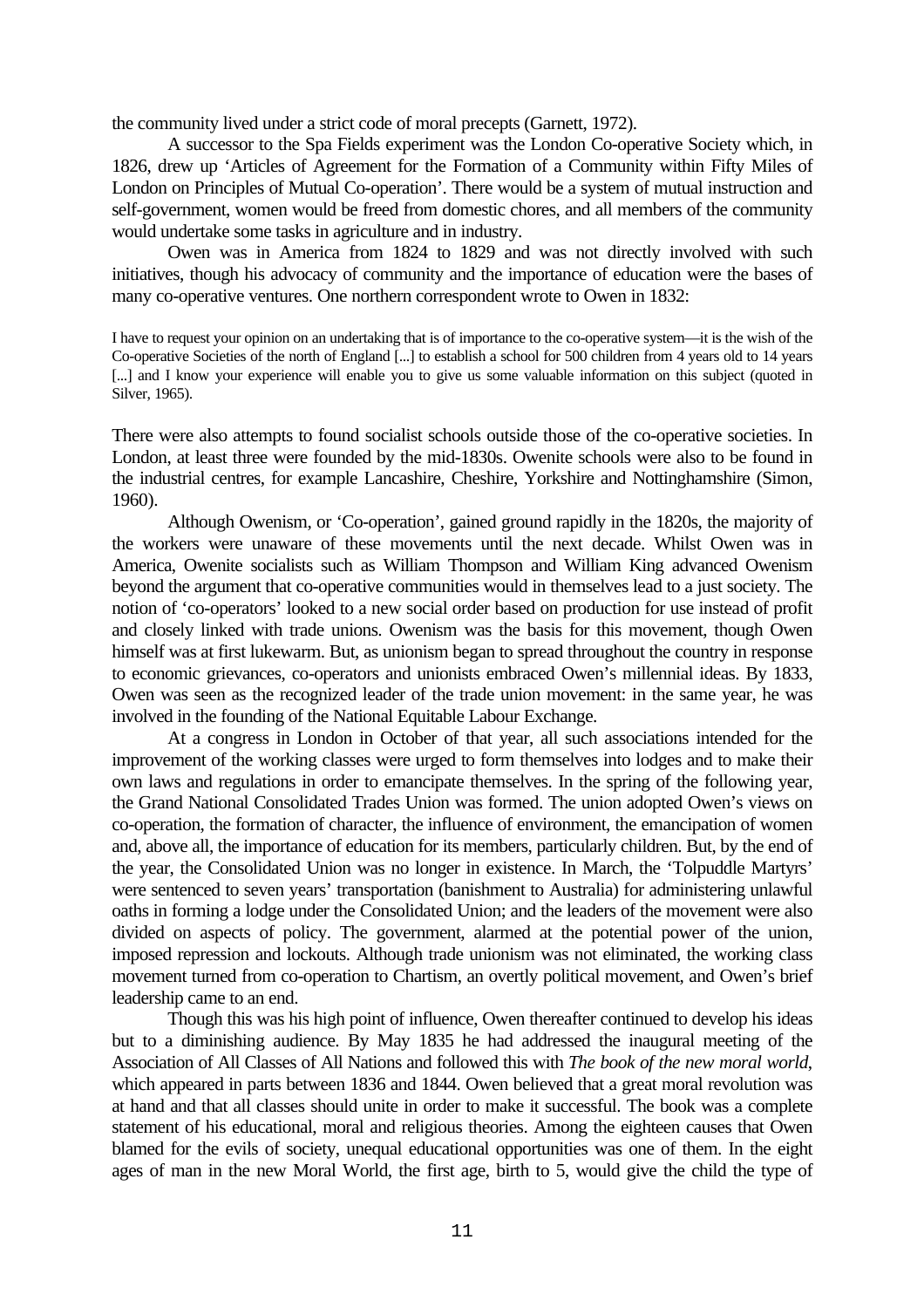training and education, which the New Lanark Infant School had pioneered. From 5 to 10 the child would 'discard the useless toys of the Old World' and instead receive his/her education by actually handling objects, by conversation with older persons and by helping with domestic duties. In the third class, from 10 to 15, adolescents would learn and practice the more advanced of the useful arts and handicrafts, and in these five years advance rapidly in knowledge of all the sciences. By the age of the sixth class, 25 to 30, all the wealth required by the community would be being produced: as a result, work would occupy but two hours a day, the remainder of the time would be devoted to study and social intercourse.

Some of the ideas expressed in the book, such as the condemnation of marriage on the ground that it perverts and degrades a natural and lawful instinct, and equality between the sexes (Taylor, 1983) were coolly received. Even his Association of All Classes and All Nations had a patriarchal rather than a democratic structure. It was to consist of a president called the Father (Owen himself) and a series of councils based on age 'consisting of such friends as the Social Father may have been advised as the most harmonious in action and with the other' (Yeo, 1971). Owen further alienated the clerical establishment in his pamphlet *The catechism of the moral world*, first published in 1838, where he stated that, in the millennium, there would be no temples and no forms of ceremonies: the religion of the future was 'The Religion of Truth' (Podmore, 1906).

Between 1835 and 1845, no less than five Owenite communities were established in the United Kingdom. Owen's last attempt at community-making was at Queenswood, or Harmony Hall, a model village based mainly on agricultural production. Build on a grand scale with splendid buildings and equipment, it included a school for residents and for Owenites nation-wide. Every member of the community also attended classes in the morning and evening. There was a range of activities including mathematics, dancing, elocution, instrumental and vocal music, grammar, geography, agriculture and botany. Owen was Governor of Queenswood for three years but was turned out of office in 1844. The community closed in the following year but the school continued for several years, conducted on Owenite lines.

Now aged 74, and no longer listened to by many of his disciples, Owen continued to make speeches that emphasized his belief in the supreme importance of education from birth to old age. In September 1858, Owen, already a sick man, determined to attend the meeting of the National Association for the Promotion of Social Science at Liverpool to deliver in person his last message to mankind. 'This', he wrote to a friend, 'I believe will be my last effort for the public, and I intend it to be a crowning one.' During the course of his address Owen faltered and was taken to his bed where he became unconscious. Owen died on 17 November 1885 aged 84.

Owen's beliefs in education stemmed from his lifelong protest against poverty and unhappiness. His rejection of religion as a panacea was based on his belief that man, as a rational being, was self-perfectible. The role which character formation can play in forming the good society underlay his pioneering work in establishing the New Lanark schools. He began to lose his influence over the middle classes after 1816 and this was even more obvious by the end of the New Harmony experiments. His creed was often obscure and his arguments inconsistent. As E.P. Thompson has pointed out, Owen evaded the realities of political power, believing that cooperative socialism would simply displace capitalism by example and by education (Thompson, 1968).

Nevertheless, he exercised a powerful influence in appealing to the labouring masses and was for a brief time their leader. The co-operative society movement owed much to him. Apart from his work with Labour Exchanges and trade unionism, Owen, who propounded his views in no fewer than 130 works (Harrison, 1969), inspired a number of individuals who formulated a more scientific form of Owenite Socialism. Owen's communities, based on co-operation and human fellowship with the school at the centre, were copied in other parts of the world. The Chartists, who turned to a more overt political approach than Owen, followed the same tradition in their educational activities, especially with reference to adult education. His influence can also be seen in